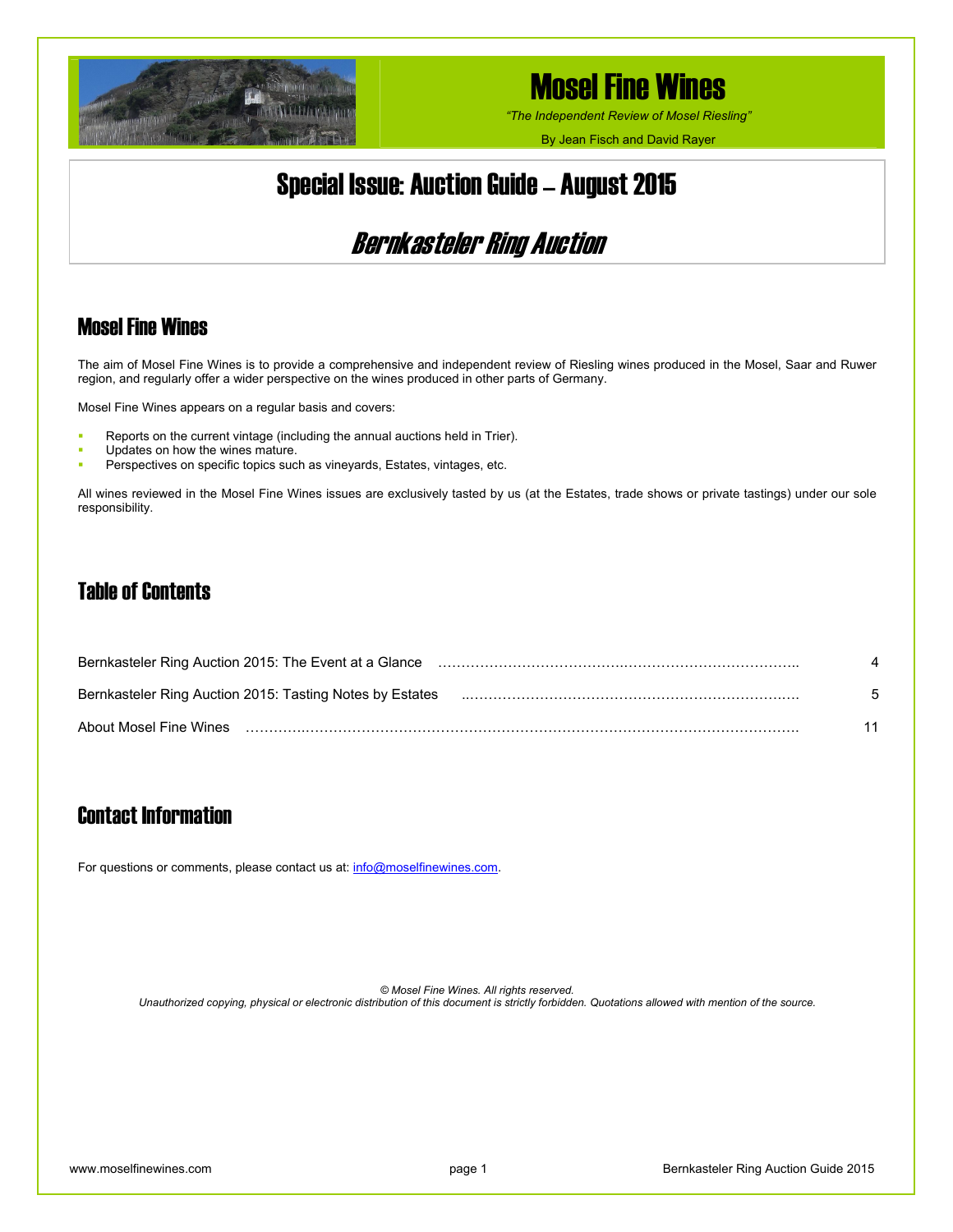

*"The Independent Review of Mosel Riesling"*

By Jean Fisch and David Rayer

# **Principles**

## Drinking window

- The drinking window provided refers to the maturity period: Mosel Riesling has a long development cycle and can often be enjoyable for 20 years and more. Like great Bordeaux or Burgundy, the better Mosel Riesling generally goes through a muted phase before reaching its full maturity plateau. At the end of each tasting note, we provide a drinking window, which refers to our estimation of the maturity period for the wine. This maturity period consists of the "fruit" and "terroir" phases defined in our review of Maturing Mosel (which can be found [here\)](http://www.moselfinewines.com/maturing-mosel.php).
- Without further reference, all fruity-styled wines are assumed to have in addition a drinking window of 1-3 years after the vintage: Fruity-styled Mosel Riesling is also extremely enjoyable in its primary fruit phase, which typically lasts 1-3 years after the vintage. This primary fruit drinking window always applies and is therefore not referred to in each individual tasting note.

## Scoring Approach

The use of scores to evaluate a wine is often debated and has its advantages (communicating a perspective) and its disadvantages (in particular in reducing such a complex and fascinating matter as Riesling wine to a number). We believe that the advantages outweigh the drawbacks as long as a score is put in perspective of a tasting note and all our scores should be seen in that context.

We believe that Riesling is not about "more is better" but rather about seeking a combination of the following:

- Intrinsically complex and balanced: Great Riesling should be complex and multi-layered, and offer a perfect balance between acidity, flavor intensity and alcohol as well as sweetness for wines with some residual sugar.
- **Expression of a terroir:** Any wine should carry the signature of its unique terroir into the bottle. An Urziger Würzgarten should not taste like a Scharzhofberger or vice-versa.
- True to its wine style: German Riesling has the incredible richness of coming in different styles, which vary in terms of degrees of residual sugar or in terms of flavor profile and intensity (i.e. Kabinett, Spätlese, Auslese, etc.). Great Riesling should glorify its declared style.

A great Kabinett, which remains true to its style, can therefore get a higher score than, say, an average Spätlese or Auslese.

We rely on a 100 point scale with the following overall principles:

| 95-100   | Classic: A true classic that sets the standards for its style and terroir. Only few wines make it into this "super-class" of<br>Riesling and no stone should be left unturned to find them. |
|----------|---------------------------------------------------------------------------------------------------------------------------------------------------------------------------------------------|
| 90-94    | <b>Outstanding:</b> Stands out as distinctive example of its style and terroir. It will offer immense pleasure and should be<br>actively looked out for.                                    |
| 85-89    | Good to very good: Is a good to very good wine with special qualities. It will be delicious and is worthy of any cellar,<br>especially if the price is right.                               |
| 80-84    | Solid to good: Is technically correctly made and will be enjoyable in its simple solid way. Price is the key driver for<br>the decision to buy.                                             |
| Below 80 | Not worth it: Does not show any distinction and may even have some flaws. Given the currently still quite reasonable<br>price level for Mosel Riesling, there is no reason to bother.       |

Riesling is usually bottled six to nine months after the harvest, which allows us to generally taste bottled wines. Some wines may however not yet be bottled at the moment of our visit to Estates for our reports. In such an instance, we provide a tasting note based on a cask sample and only a score range (instead of a firm one).

### **Nomenclature**

Please note that we are using the following simplifying principles in any wine description:

- No Prädikat in the name of a wine means that it is bottled as QbA.
- GG stands for Grosses Gewächs and EG for Erstes Gewächs.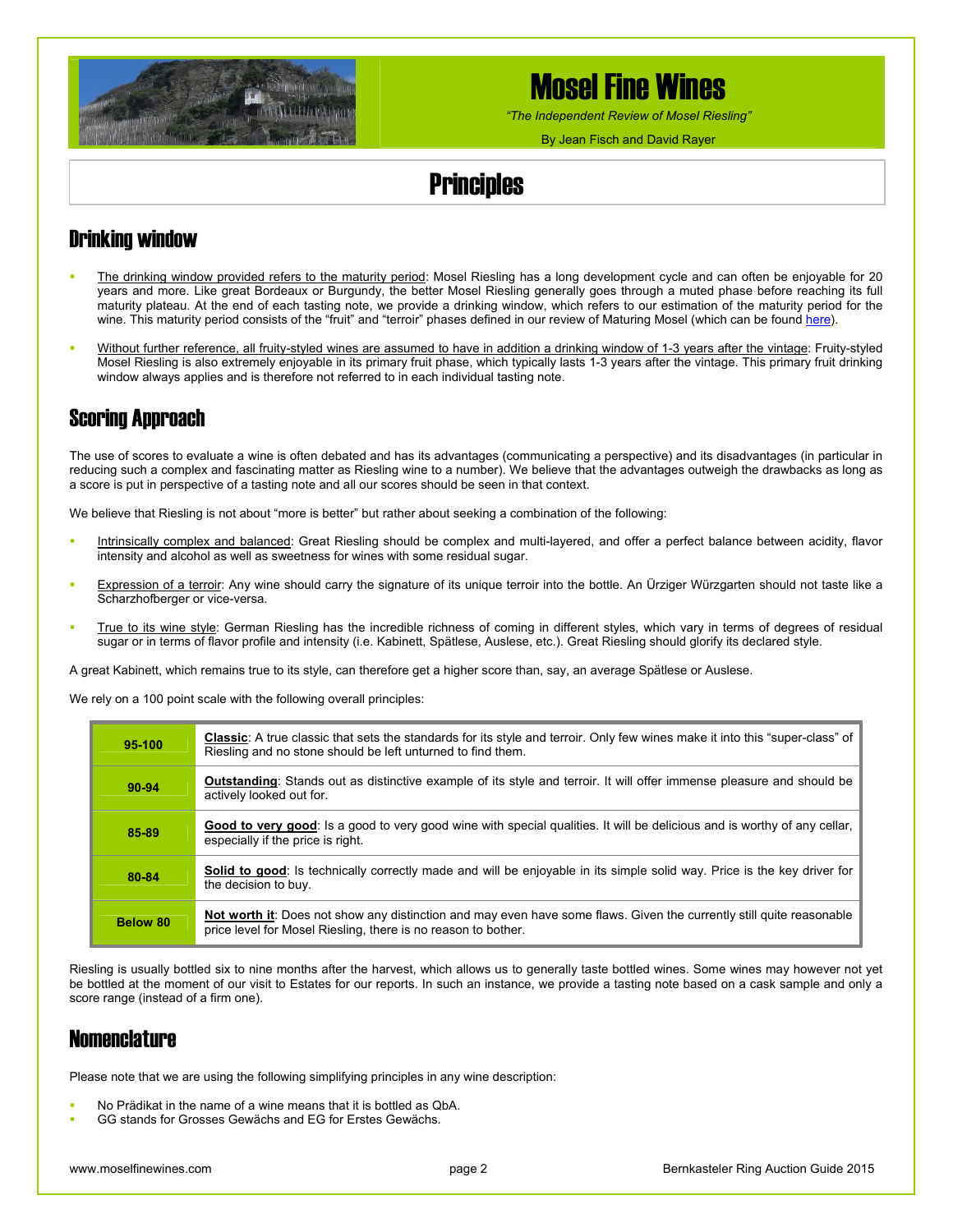

*"The Independent Review of Mosel Riesling"*

By Jean Fisch and David Rayer

## Background Information

Each country has its own specificities regarding naming, labelling, style, etc. This is no different in Germany. In this country also, there are specific subjects such as vineyard classification, AP numbers, etc. which the lover of Riesling will need to understand.

We regularly publish articles on topics which may help readers get a first grasp at or deepen their knowledge in a particular aspect of German wine and winemaking.

As these have been published over the last seven years, we insert here a comprehensive list of articles published to date with the topic and where it can be found:

| <b>Theme</b> | <b>Topic</b>                                                   | <b>Issue</b>              | Website           |
|--------------|----------------------------------------------------------------|---------------------------|-------------------|
| Wines        | An Introduction to the Annual Trier<br><b>Wine Auctions</b>    |                           | <b>Click Here</b> |
| Wines        | Winemaking in the Age of Climate<br>Change                     | Issue No 28 (Jun 2015)    |                   |
| Vineyards    | Geisberg - The<br>Revival<br>of<br>Forgotten Saar Glory        | Issue No 28 (Jun 2015)    | <b>Click Here</b> |
| Wines        | Maturing Mosel (drinking windows)                              | Issue No 27 (Mar 2015)    | <b>Click Here</b> |
| Wines        | <b>AP Number</b>                                               | Issue No 27 (Mar 2015)    | <b>Click Here</b> |
| Region       | <b>Mosel Visiting Guide</b>                                    | Mosel Visiting Guide 2015 |                   |
| Wines        | Grosser Gewächs<br>Erstes Gewächs<br>Grosse Lage<br>Erste Lage | Issue No 26 (Oct 2014)    |                   |
| Wines        | Dry Mosel Riesling                                             | Issue No 14 (Jan 2011)    |                   |
| Vineyards    | Erdener Prälat                                                 | Issue No 10 (Jan 2010)    | <b>Click Here</b> |
| Estate       | Jos. Christoffel jr.                                           | Issue No 7 (May 2009)     |                   |
| Wines        | Eiswein                                                        |                           | <b>Click Here</b> |

Past issues are available to subscribers on simple request.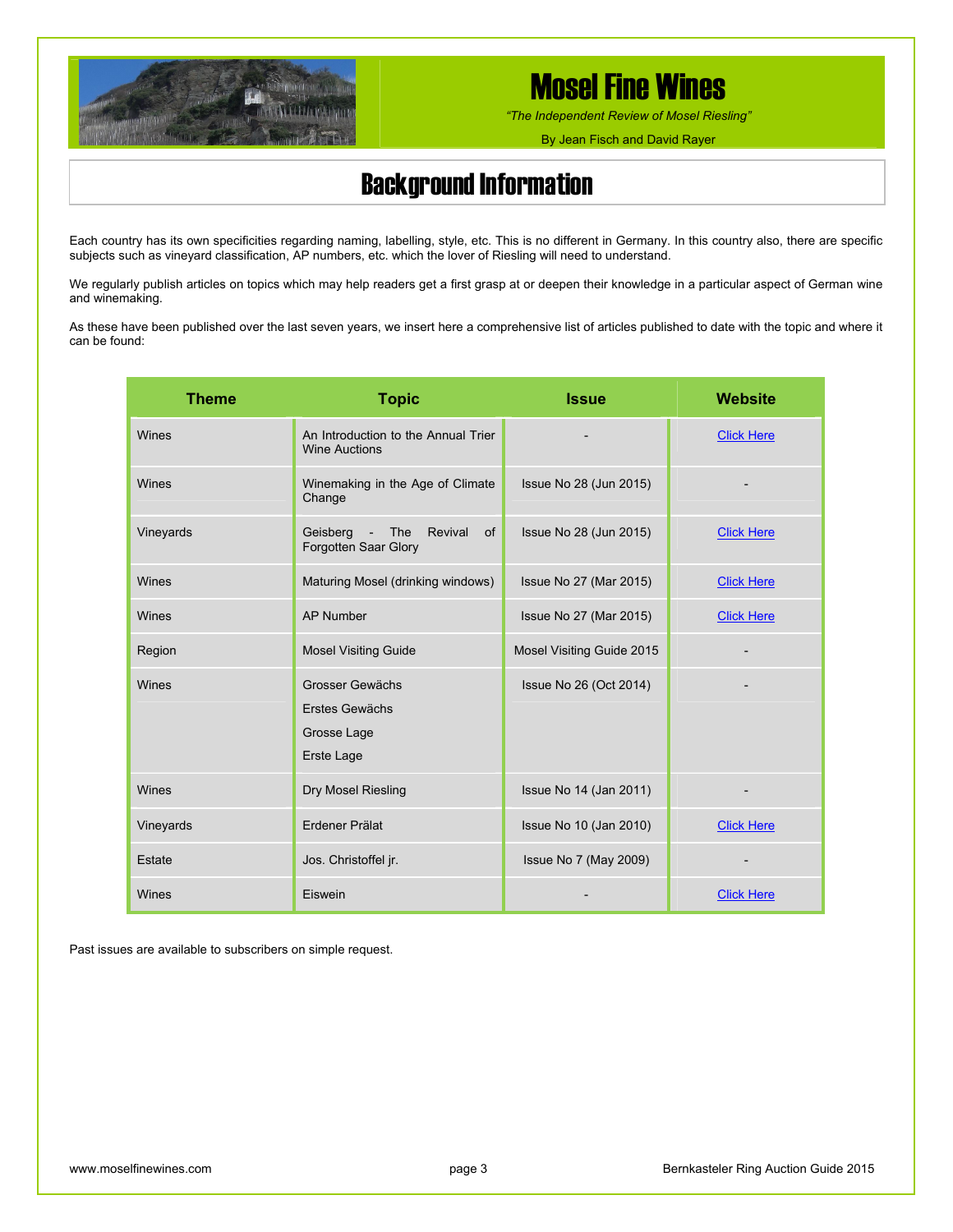

*"The Independent Review of Mosel Riesling"*

By Jean Fisch and David Rayer

### Bernkasteler Ring Auction 2015 : The Event at a Glance

#### *The Auction is open to the public and professionals.*

The Auction is open to the public with the possibility to taste the wines in the morning. The wines are then auctioned off in the afternoon in a socalled "wet Auction", i.e. the wines are served again while they are being auctioned off (this may not the case of course for some rare and / or old bottles). There is an entrance fee for non-professionals.

| Place: | Nells Park Hotel<br>Dasbachstrasse 12<br>54292 Trier | Timing: | September 17<br>$09.00 - 11.00$<br>$13.00$ onwards: | Pre-tasting<br>Auction |
|--------|------------------------------------------------------|---------|-----------------------------------------------------|------------------------|
|--------|------------------------------------------------------|---------|-----------------------------------------------------|------------------------|

*In general, only special casks of the finest wines (not sold via traditional sales channels) are brought to the Auction.* 

In principle, each Estate has the freedom to decide which wine(s) to auction off: A young wine, a mature one, a special cask, etc. The only restriction is that any Eiswein, BA or TBA has to have seen at least two winters (i.e. are at least 2 years old) before going to Auction. In practice growers want to bring their best wines to the Auction and the following rules of thumb generally hold true:

- Only special wines from special casks (i.e. with a distinct AP number) are brought to the Auction. These wines are therefore not available via traditional sales channels.
- Kabinett, Spätlese or Auslese brought to the Auction are likely to be from the latest vintage (i.e. from the 2014 vintage for the Auction to be held this year).
- The practice varies more widely what concerns Eiswein, BA or TBA bottlings. Some Estates tend to bring them to the Auction immediately or soon after the minimum two years period Other Estates prefer to let them mature somewhat in their cellars before bringing them to the Auction.
- Most wines are fruity-styled even though an increasing number of producers propose some off-dry (Feinherb) or dry wines as well.
- In addition, some Estates may bring some mature rarities or rare large format bottles from wines which are sold via regular channels.

#### *Private individuals as well as professionals can bid at this Auction.*

Technically speaking, only the accredited commissioners are actually allowed to bid at this Auction. However, anyone who wishes to acquire some bottles at this Auction can do so by placing bids with their wine merchant / importer (if they offer this service) or by contacting directly one of the accredited commissioners. Bids are put in the form of "*I want X bottles of wine so-and-so for up to €Y hammer price per bottle*". After the Auction, the commissioners will contact the successful bidders for payment and shipment. As far as we know, commissioners can ship directly to any resident within the European Union (wine lovers may still choose for easiness to work via a wine merchant / importer to avoid the logistics hassle). For bidders from outside the EU (and in particular from North America or Asia), particular shipping / importing restrictions may apply and it is advisable to contact a commissioner or your wine merchant / importer to check how this is best organized.

#### *Bidders need to take into account that commissions and taxes will be added to the hammer price.*

The end price paid for the wines will be composed of the hammer price, to which one needs to add a commission fee (a few percentage points of the hammer price) for the accredited commissioners, shipping costs as well as any import duties and VAT (or sales tax).

#### *Bidding occurs through registered commissioners.*

Any bidding will occur through a set of accredited commissioners who handle the bids on behalf of the individuals or professionals. We provide here below the list of the accredited commissioners to the Auction as per the website of the Bernkasteler Ring (capture – August 2015):

| Baum, Franz            | Fritz Freund GmbH    |
|------------------------|----------------------|
| Elmar Bergweiler       | Karl A. Ress GmbH    |
| Berres-Gessinger GmbH  | J. & H. Selbach      |
| Dünweg, W.             | Fritz Steinlein e.K. |
| Christian Bechtel e.K. |                      |

Full details on the commissioners (address, phone, email, etc.) can be found here: [Bernkasteler Ring Wine Commissioners](http://www.bernkasteler-ring.de/images/die_kommissionaere.pdf).

### More information can be found in the following document freely available online [The Annual Trier Wine Auctions | An Introduction](http://www.moselfinewines.com/Mosel%20Fine%20Wines%20-%20Introduction%20to%20the%20Trier%20Wine%20Auctions.pdf)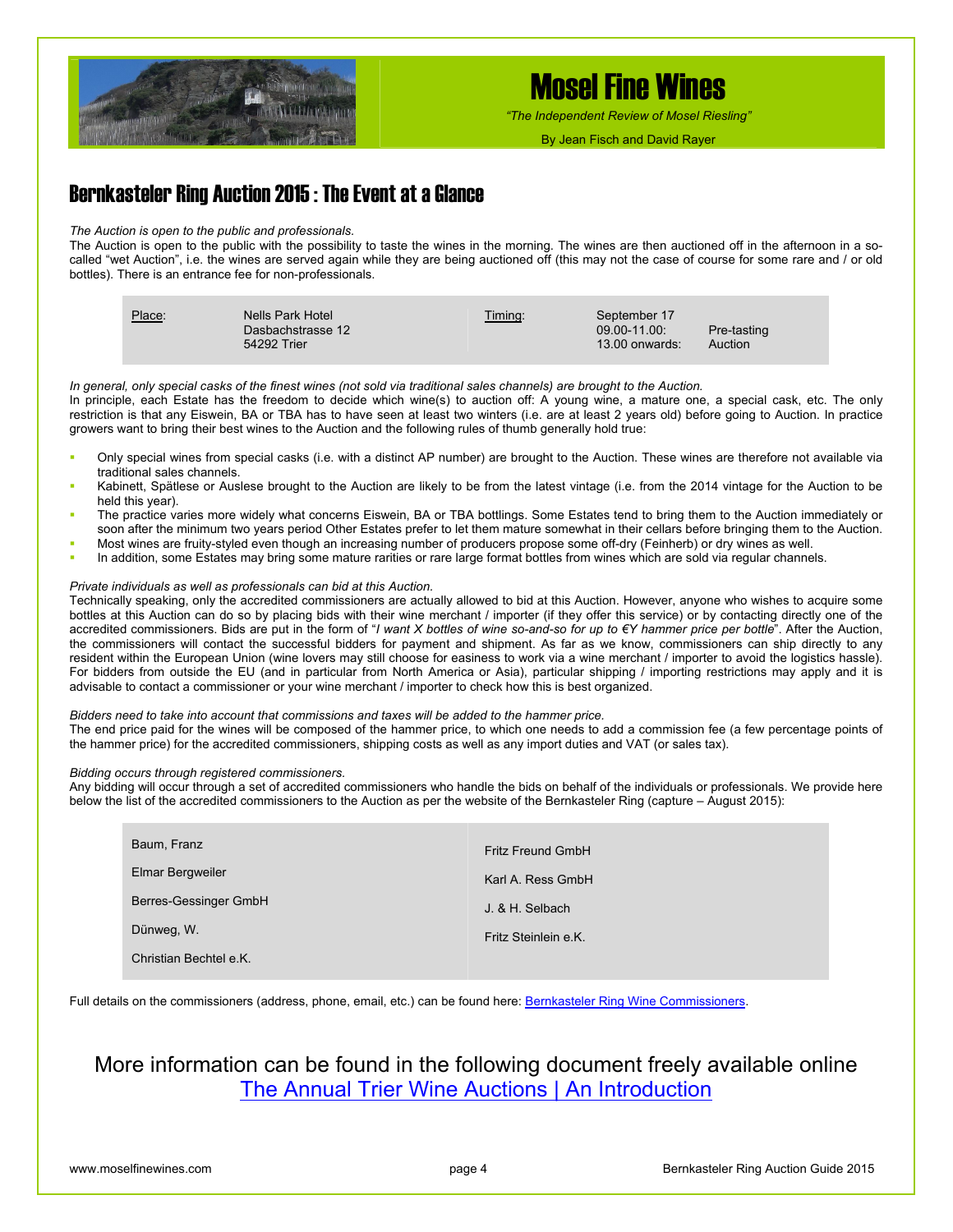

*"The Independent Review of Mosel Riesling"*

By Jean Fisch and David Rayer

### Bernkasteler Ring Auction 2015 : Tasting Notes by Estates

### **Overview**

We provide here a review of wines that will be auctioned off by the Bernkasteler Ring on September 17, 2015 and that we can recommend on quality grounds. This includes wines from the following Estates (presented in alphabetic order):

**Bastgen Bauer von Beulwitz Clüsserath-Eifel Conrad-Schreiber Reinhold Franzen Leo Fuchs Albert Gessinger Kallfelz Kanzlerhof Kees-Kieren Heribert Kerpen Lehnert-Veit Carl Loewen Meulenhof Peter Neu-Erben Dr. Pauly-Bergweiler Philipps-Eckstein Rebenhof Johann Peter Reinert Richard Richter Andreas Schmitges St. Nikolaus-Hospital Werner** *Monzel Mülheim Mertesdorf Trittenheim Brauneberg Bremm Pommern Zeltingen Zell-Merl Pölich Graach Wehlen Piesport Leiwen Erden Wiltingen Bernkastel Graach Ürzig Kanzem Winningen Erden Bernkastel Leiwen* 

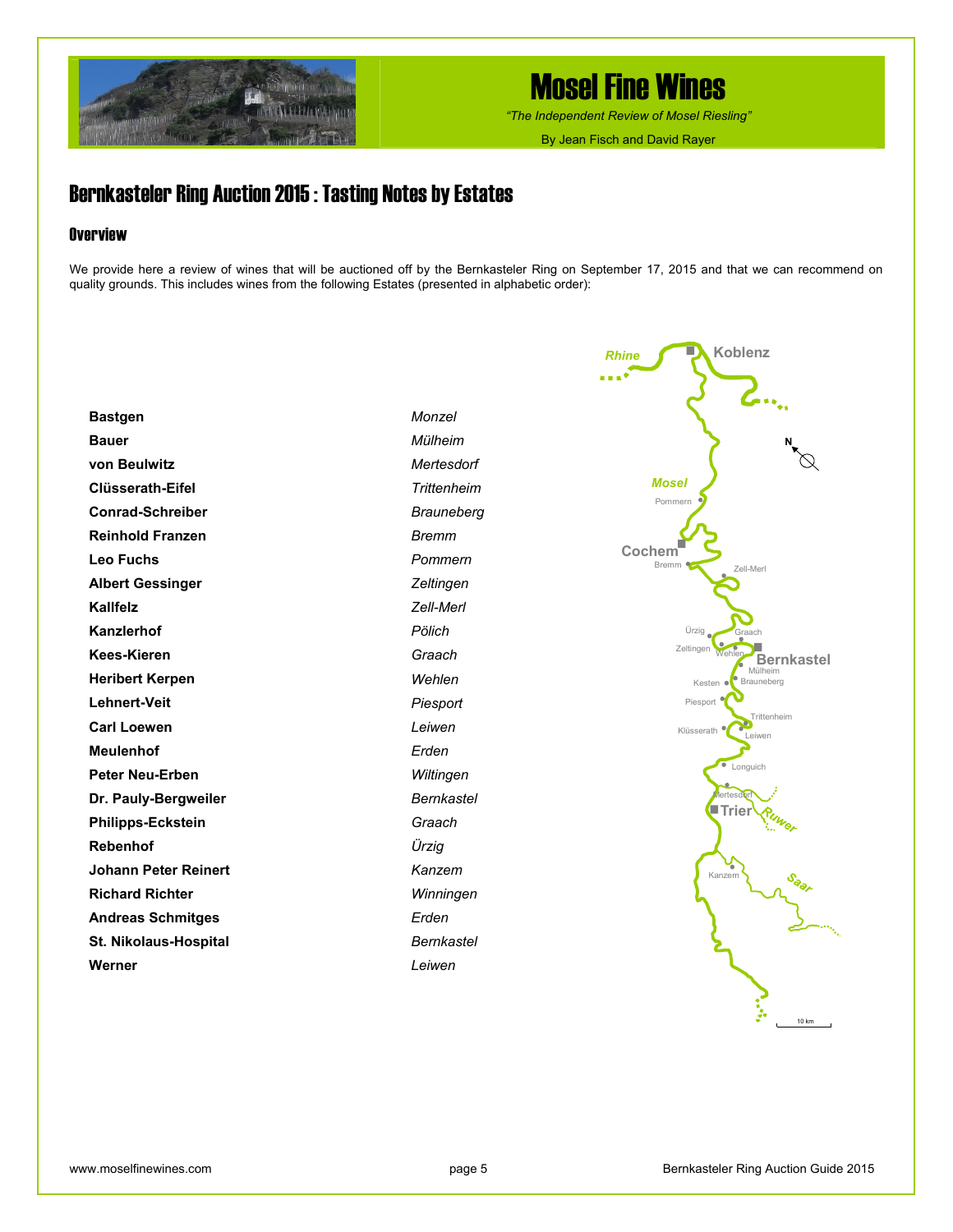

*"The Independent Review of Mosel Riesling"*

By Jean Fisch and David Rayer

#### Tasting Notes by Estates

| <b>Weingut Bastgen</b> |                                           |       |                |    |
|------------------------|-------------------------------------------|-------|----------------|----|
| 2014er<br>Bastgen      | Kestener Paulinshofberg Riesling Spätlese | 09 15 | <b>Auction</b> | 91 |

Harvested at a mere 85° Oechsle, this gorgeous wine delivers a stunning feel of passion fruit, mirabelle and greengage on the nose. A superbly playful touch of acidity gives the finish a superbly lively and elegant side in this real Spätlese. 2022-2034 (Reprint from Issue No 28 – Jun 2015)

| <b>Weingut Bauer</b> |       |                                                          |       |         |    |  |  |
|----------------------|-------|----------------------------------------------------------|-------|---------|----|--|--|
|                      |       |                                                          |       |         |    |  |  |
| 2011er               | Bauer | <b>Brauneberger Juffer Riesling Trockenbeerenauslese</b> | 06 14 | Auction | 96 |  |  |

This TBA was harvested on October 16 from berries showing a whopping 264° Oechsle. It took almost three years to complete its fermentation (hence the "late" AP number). Golden-orange in color with a bronze hue, this offers a stunning and firmly TBA-styled nose with plenty of ripe and rich notes of, among others, raisin, mango, passion fruit, coffee bean, tar and licorice. The wine is still compact and powerful on the palate. The intense structure is viscous and syrupy yet there are lots of exotic and honeyed fruits. The density is almost painful at the moment. The finish offers great length with refined raisin flavors. This is a superb TBA, but one which still needs to tame its richness! 2021-2061+

#### Weingut Erben von Beulwitz

|  | 2004e <sub>1</sub><br>$\sim$ | . | Eiswein<br>Rieslinα<br>cnen<br>--- | 0.<br>. . | wction | п. |
|--|------------------------------|---|------------------------------------|-----------|--------|----|
|--|------------------------------|---|------------------------------------|-----------|--------|----|

Already golden-bronze in color, this Eiswein offers a rich and ripe nose of black tea, prune, toffee, candied grapefruit and apple juice. The wine is also rich on the palate with ample sweet fruits, honey, acacia, toffee and brown sugar. The still quite noticeable residual sugar gives the wine more an air of BA than Eiswein even if the finish shows some freshness. This is a gorgeous dessert wine to sip on a cold winter's night. Now-2019

| 2014er | Erben von Beulwitz | Kaseler Nies'chen Riesling Spätlese Alte Reben | 05 15 | Auction | 92 |
|--------|--------------------|------------------------------------------------|-------|---------|----|
|--------|--------------------|------------------------------------------------|-------|---------|----|

This gorgeous offers a telltale creamy nose of red berry fruits including cassis and raspberry packed into some gorgeous zesty feel of grapefruit. The wine is beautifully transparent on the palate. Smoke and minerals bring depth to the slightly creamy feel of an Auslese on the palate. This classic Ruwer wine in the making completely defies the vintage! 2024-2044

| 2014er | Erben von Beulwitz | r Nies'chen Riesling GG Im Taubenberg.<br>Kaseler | -15<br> |  | 88 |
|--------|--------------------|---------------------------------------------------|---------|--|----|
|--------|--------------------|---------------------------------------------------|---------|--|----|

This offers a lovely and airy nose of yellow peach with some herbs, green tea, orange blossom and dried flowers. The wine is still quite reduced on the palate, not showing much more than some direct scents of citrusy fruits. Richer and quite powerful notes of pear in alcohol come through in the finish. This backward dry wine will need at least two years to show its best. 2017-2022

| <b>Weingut Clüsserath-Eifel</b> |                  |                                              |       |         |    |  |
|---------------------------------|------------------|----------------------------------------------|-------|---------|----|--|
| 2013er                          | Clüsserath-Eifel | Trittenheimer Apotheke Riesling Spätlese *** | 07 14 | Auction | 93 |  |

There is a slight diffuse feeling at first yet the wine quickly offers a great aromatic profile with beautiful notes of yellow peach, bergamot, flowers, whipped cream and bakery flavors. The wine is highly sweet and honeyed on the palate at first but this richness is far from being cloying. Juicy fruits are wrapped into a subtle and refined touch of dried herbs. Forget about the word Spätlese on the label, this is really a rich Auslese GK from the Apotheke. But, as such, it is a brilliant success! 2023-2053

| 2014er | -ітеі | .<br>-ährfale<br><b>KIESIING</b><br>^''<br>.ıme<br>.<br>. . | 02<br>. .<br>. . | . | 89 |
|--------|-------|-------------------------------------------------------------|------------------|---|----|
|        |       |                                                             |                  |   |    |

Rich and ripe flavors of orange, orange blossom, candied grapefruit, yellow peach, honeyed flavors and quince lead to a comparatively round and sweetish palate. More honeyed flavors come through in the finish, making this a comparatively rich and aromatic expression of Fährfels. This wine will require more time than usual to integrate its sweetness and tame some of its exuberance. 2024-2034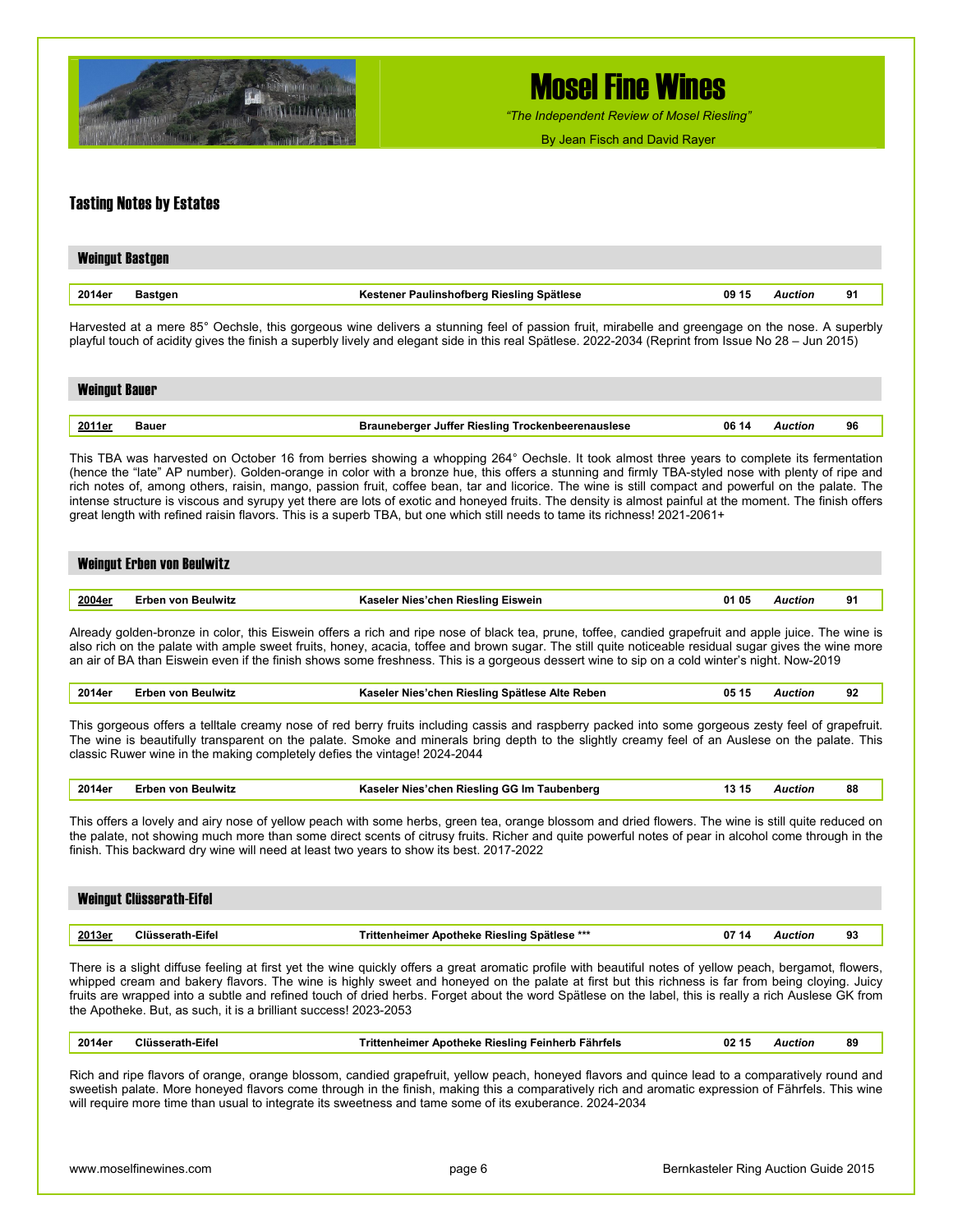

*"The Independent Review of Mosel Riesling"*

By Jean Fisch and David Rayer

# Weingut Adolf Conrad-Schreiber **1986er Conrad-Schreiber Brauneberger Juffer-Sonnenuhr Riesling Kabinett Trocken 08 87** *Auction* **90**

Light golden in color, this offers a superb nose of anise, peach, tar, smoke, green tea, herbs and caraway. The wine is deliciously refined on the palate as spicy zest and a touch of honey add presence to the mid-palate. The long finish is all about smoke and green tea with more flavors of caraway, white pepper and herbs wrapping a superb touch of smoothness. While not a big wine (it only has 9.5% of alcohol and this for a dry wine!), it is a superb tribute to the beauty that light mature dry Mosel can reach. Now

# Weingut Reinhold Franzen

| <u> 2013er</u> | ъ. | <b>Rieslind</b><br>salidus<br>mons<br>nnı<br>almo | 06 | :пог | <br>- |
|----------------|----|---------------------------------------------------|----|------|-------|
|                |    |                                                   |    |      |       |

The Calidus Mons is made from 80 years-old vines and fermented in stainless steel until the fermentation stops naturally and is only commercialized two years after the harvest. The 2014 version was harvested at a comparatively low 90° Oechsle and it shows on the wine. A touch of reduction enhances superbly fresh flavors of grilled hazelnut, citrusy fruits, caraway and green apple on the nose. Fresh and lively acidity cuts through mouth-coating flavors on the palate. The finish is creamy, softer and spicy. This could easily gain in tension and structure in a few years' time and by then exceed our already high expectations. This is a superb wine! 2018-2028

| <b>Weingut Leo Fuchs</b> |           |                                                         |  |         |    |  |  |
|--------------------------|-----------|---------------------------------------------------------|--|---------|----|--|--|
| <u> 2003er</u>           | Leo Fuchs | <b>Pommerner Zeisel Riesling Beerenauslese</b><br>01 04 |  | Auction | 91 |  |  |

An initial touch of volatile acidity gives way to a highly attractive and overtly fruity nose of honey, mango, raisin, apricot and other exotic fruits, ripe apple and macerated pear in this already golden colored wine. Notes of tar and smoke join the party with airing. Juicy notes of apricot and honey come through on the palate, with some raisin giving almost a Sauternes air to this Mosel dessert wine. Now-2033

| <b>Weingut Albert Gessinger</b> |                         |                                                              |                |    |  |  |  |  |
|---------------------------------|-------------------------|--------------------------------------------------------------|----------------|----|--|--|--|--|
| 2014er                          | <b>Albert Gessinger</b> | Zeltinger Sonnenuhr Riesling Auslese *** Alte Reben<br>12 15 | <b>Auction</b> | 95 |  |  |  |  |

Made from a painful selection of grapes from October 21 to 23 at 128° Oechsle in the Kalk sector of the Zeltinger Sonnenuhr, the golden color of this 2014 Auslese immediately gives an indication as to the richness of this wine. Intense scents of ripe fruits including quince, yellow peach and pineapple are wrapped into bergamot and honey on the nose. An initially compact, creamy and rich structure on the palate is superbly balanced out by grapefruit and spices in a long and stupendously complex finish. This hugely impressive BA-styled wine has a great future ahead! 2024-2054

| <b>Weingut Kallfelz</b> |          |                                                      |         |    |  |  |  |
|-------------------------|----------|------------------------------------------------------|---------|----|--|--|--|
| 2014er                  | Kallfelz | <b>Merler Fettgarten Riesling Urgestein</b><br>81 15 | Auction | 90 |  |  |  |
|                         |          |                                                      |         |    |  |  |  |

This offers a hugely aromatic nose of flowers, orange blossom and candied fruits including pineapple and mango. A flow of quite some honeyed fruits on the palate intensify the creamy and juicy side. The wine has almost an oily structure and is very soft and this adds a charming feeling to the wine. The finish is long and juicy. This is quite impressive and will need some years to really blossom. 2019-2029

| <b>Weingut Kanzlerhof</b> |            |                                |     |                |    |  |  |
|---------------------------|------------|--------------------------------|-----|----------------|----|--|--|
| 2013er                    | Kanzlerhof | Pölicher Held Riesling Auslese | 101 | <b>\uction</b> | 92 |  |  |
|                           |            |                                |     |                |    |  |  |

A very elegant and refined nose of flowers, mint and white peach give way to a juicy palate driven by further floral scents, some white tea and rose water. The finish is clean, long and subtle. This comparatively light Auslese proves absolutely delicious. 2021-2033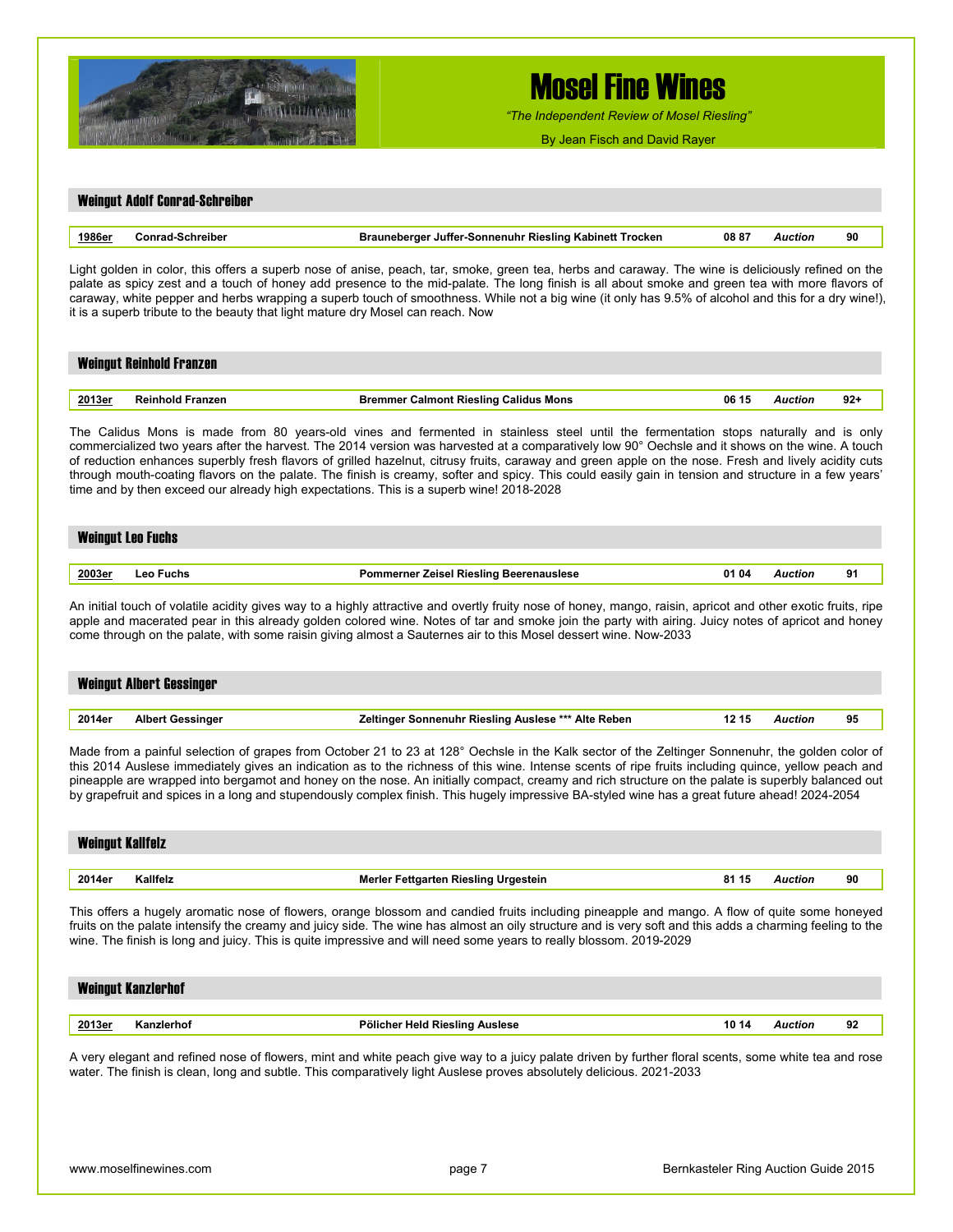

*"The Independent Review of Mosel Riesling"*

By Jean Fisch and David Rayer

# Weingut Kees-Kieren **2014er Kees-Kieren Erdener Treppchen Riesling Kabinett \*\* 19 15** *Auction* **90**

Anise and smoke are quickly joined by quite some rich flavors of pineapple juice, candied grapefruit and quince on the nose as well as some fresher scents of green fruits in the background. One quickly forgets the word Kabinett as juicy and exotic yellow fruits come through on rich Auslese-like palate and leave a clean and long feel in the finish. But it is an outstanding Auslese! 2024-2044

|               | <b>Weingut Heribert Kerpen</b> |                                                |         |    |
|---------------|--------------------------------|------------------------------------------------|---------|----|
| <u>1995er</u> | Heribert Kerpen                | 1796<br>Wehlener Sonnenuhr Riesling Auslese ** | Auction | 92 |

Golden in color, this wine offers an expressive and mature nose of apricot, tar, smoke, grapefruit, orange, wrapped into plenty of honeyed fruits. The wine is creamy, structured and intense on the palate. Yet a fresher side, driven by some candied fruits, grapefruit, lime and zest, quickly comes through and give the wine a "power without weight" feel as the finish is full of freshness and lightness. This is very nice to drink now. Now-2020

|        | Weingut Lehnert-Veit |                                                                |         |    |
|--------|----------------------|----------------------------------------------------------------|---------|----|
| 2010er | Lehnert-Veit         | Piesporter Goldtröpfchen Riesling Auslese *** Kapital<br>12 11 | Auction | 92 |

This was made from fruit harvested in the Felsenwingert and Fahr section of the Goldtröpfchen and harvested at 122° Oechsle. The wine shows quite a superb nose of ripe notes of apricot, honey, pineapple and a touch of raisin as well as fresher scents of grapefruit and citrus. An initial whiff of grapefruit zest and fresh acidity gives way to juicy and even honeyed fruits on the palate, giving a feeling of volume to this rich Auslese. A most lively acidity provides the necessary balance to the finish. Overall, this is however still best left alone for a few years in order to give the wine the time to complete its aromatic integration. 2020-2035

| <b>Weingut Carl Loewen</b> |                    |                                                        |       |         |    |  |  |  |
|----------------------------|--------------------|--------------------------------------------------------|-------|---------|----|--|--|--|
| 2013er                     | <b>Carl Loewen</b> | Longuicher Maximiner Herrenberg Riesling Beerenauslese | 19 14 | Auction | 94 |  |  |  |

Made from strict selections of berries from vines planted in 1896 (including some clean golden berries) at 158° Oechsle, this offers a very complex nose with powerful aromatics of anise, yellow peach, quince and some flowers. All this leads to a creamy and ripe feel on the palate driven by superbly clean and pure scents of fruits. A ravishingly herbal side comes through in the long and creamy finish, adding freshness and depth to the experience. This is quite a superb BA in the making. 2023-2043

| <b>Weingut Meulenhof</b> |           |                                                  |                |       |  |  |  |
|--------------------------|-----------|--------------------------------------------------|----------------|-------|--|--|--|
|                          |           |                                                  |                |       |  |  |  |
| 2014er                   | Meulenhof | <b>Erdener Prälat Riesling Spätlese</b><br>08 15 | <b>Auction</b> | $89+$ |  |  |  |

Quite reduced at first, this wine only gradually reveals some direct scents of fruits including apricot, yellow peach and pineapple, tar and dried herbs. The wine is fruity, straight and linear on the palate. There is good presence and structure but reduction still tightens up the finish. This very good wine could eventually warrant a higher scoring if it manages to integrate and develop harmoniously with bottle age. 2024-2034

| <b>Weingut Peter Neu-Erben</b> |                 |                                         |       |         |    |  |  |  |
|--------------------------------|-----------------|-----------------------------------------|-------|---------|----|--|--|--|
| 2013er                         | Peter Neu-Erben | Wiltinger Klosterberg Riesling Spätlese | 03 15 | Auction | 91 |  |  |  |

A very fine and pure nose of dried flowers, whipped almond cream, bergamot, white peach and mint gives way to a juicily fresh and elegant feel driven by a hint of yellow peach on the palate. This lively and airy Saar Spätlese is simply a delight. 2018-2033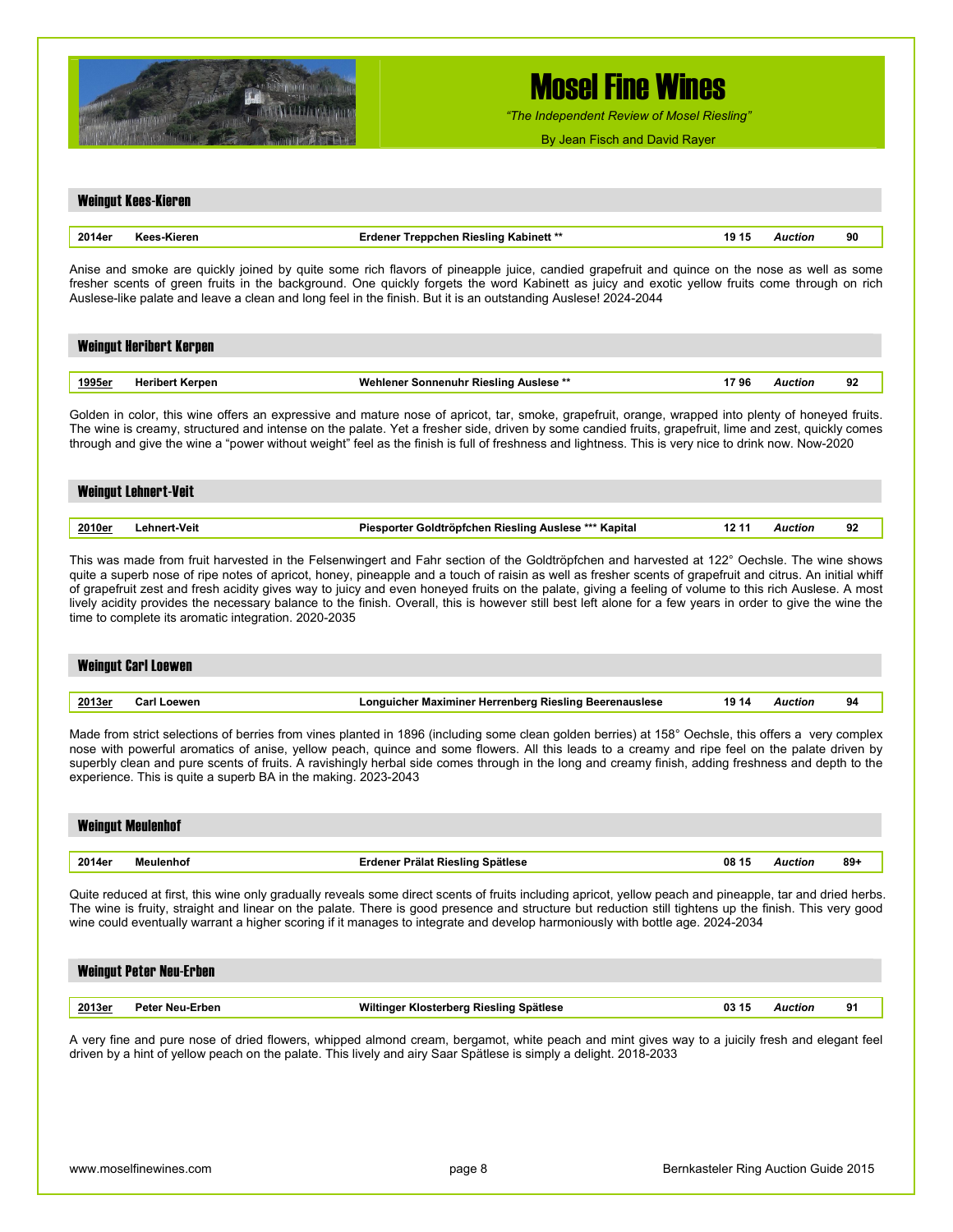

Weingut Dr. Pauly-Bergweiler

# Mosel Fine Wines

*"The Independent Review of Mosel Riesling"*

By Jean Fisch and David Rayer

### **2014er Dr. Pauly-Bergweiler Ürziger Goldwingert Riesling Spätlese 20 15** *Auction* **92**  This offers a superb and highly floral nose driven by lily flower and rose petals at first, which are rapidly joined by almond paste, vineyard peach, anise and mint. The wine is superbly elegant on the palate, as juicy floral scents are wrapped into a smooth and slightly sweet creamy texture, which give this delicious wine an Auslese side. The finish is intense and fresh. 2022-2034 **2014er Dr. Pauly-Bergweiler Wehlener Sonnenuhr Riesling Spätlese 05 15** *Auction* **91** This offers a gorgeous feel of white flowers, herbs and pear on the nose. The wine is superbly playful with gorgeously tickly acidity bringing depth to the aromatics. A delicately creamy side in the finish rounds off this gorgeous experience. 2024-2039 (Reprint from Issue No 28 – Jun 2015) Weingut Philipps-Eckstein **2013er Philipps-Eckstein Graacher Himmelreich Riesling Beerenauslese 32 14** *Auction* **96**  This wine welcomes one with a rich and complex aromatic profile driven by yellow fruits, pineapple and honey on the nose. This leads to a compact, oily structure underlined by honeyed flavors on the palate. Yet, despite all the typical exuberance of a BA, the wine remains elegant and refined, in particular in the long finish where a great sense of freshness cuts through the intensity. This needs of course some time to integrate its richness but make no mistake, there is a superb BA in the making here! 2023-2053 **2012er Philipps-Eckstein Graacher Himmelreich Riesling Auslese \*\*\* 33 15** *Auction* **93**  Rich and ripe fruits including pineapple, mirabelle and quince as well as hazelnut cream and raisin make for an aromatic and very attractive nose. The wine comes over as nicely honeyed, juicy, creamy and intense, but also quite structured on the palate. Sweet and exotic fruits in the finish give the wine the elegant richness of a gorgeous dessert wine. 2022-2042

| <b>Weingut Rebenhof</b> |          |                                                           |         |    |  |  |  |
|-------------------------|----------|-----------------------------------------------------------|---------|----|--|--|--|
|                         |          |                                                           |         |    |  |  |  |
| <u> 2011er</u>          | Rebenhof | Ürziger Würzgarten Riesling Trockenbeerenauslese<br>21 12 | Auction | 94 |  |  |  |

Bottled under Stelvin screw cap, this TBA starts off with a whiff of volatile acidity before notes of grapefruit, toffee, roasted almond, cherry liqueur, mango, apricot and lead pencil emerge from the glass. Sweet and exotic fruits give the wine an incredibly juicy and fruity side on the palate. More fruits, notably orange, mango, apricot and apple, come through in the very long finish. The overtly fruity side makes this TBA incredibly easy to drink. 2021-2041

## Weingut Johann Peter Reinert **2014er Johann Peter Reinert Wiltinger Klosterberg Riesling Auslese Alte Reben 18 15** *Auction* **91**

This offers a very fresh and clean nose of green tea, gooseberry, grass, mint and dried flowers. The wine is straight and fresh on the palate with just enough cream and sweetness on the mid-palate to give it body and structure. The finish is fresh and long. This is really nice and easy in the direct and light style which has made the success of this Estate. 2020-2034

| <u>2002e</u> | Reiner<br>∙ete<br>onani.<br>. | <br>Διιείρερ<br>ieslind<br>____<br>. | 18 OG<br>. | .:110P<br>. | 90 |
|--------------|-------------------------------|--------------------------------------|------------|-------------|----|
|              |                               |                                      |            |             |    |

The nose offers flavors of freshly cut herbs, anise, smoke, incense and bergamot. The wine is comparatively soft and creamy with notes of candied pineapple, yellow peach and almond cream on the palate. The finish is superbly intense, making this classically-styled Auslese incredibly easy to enjoy! Now-2022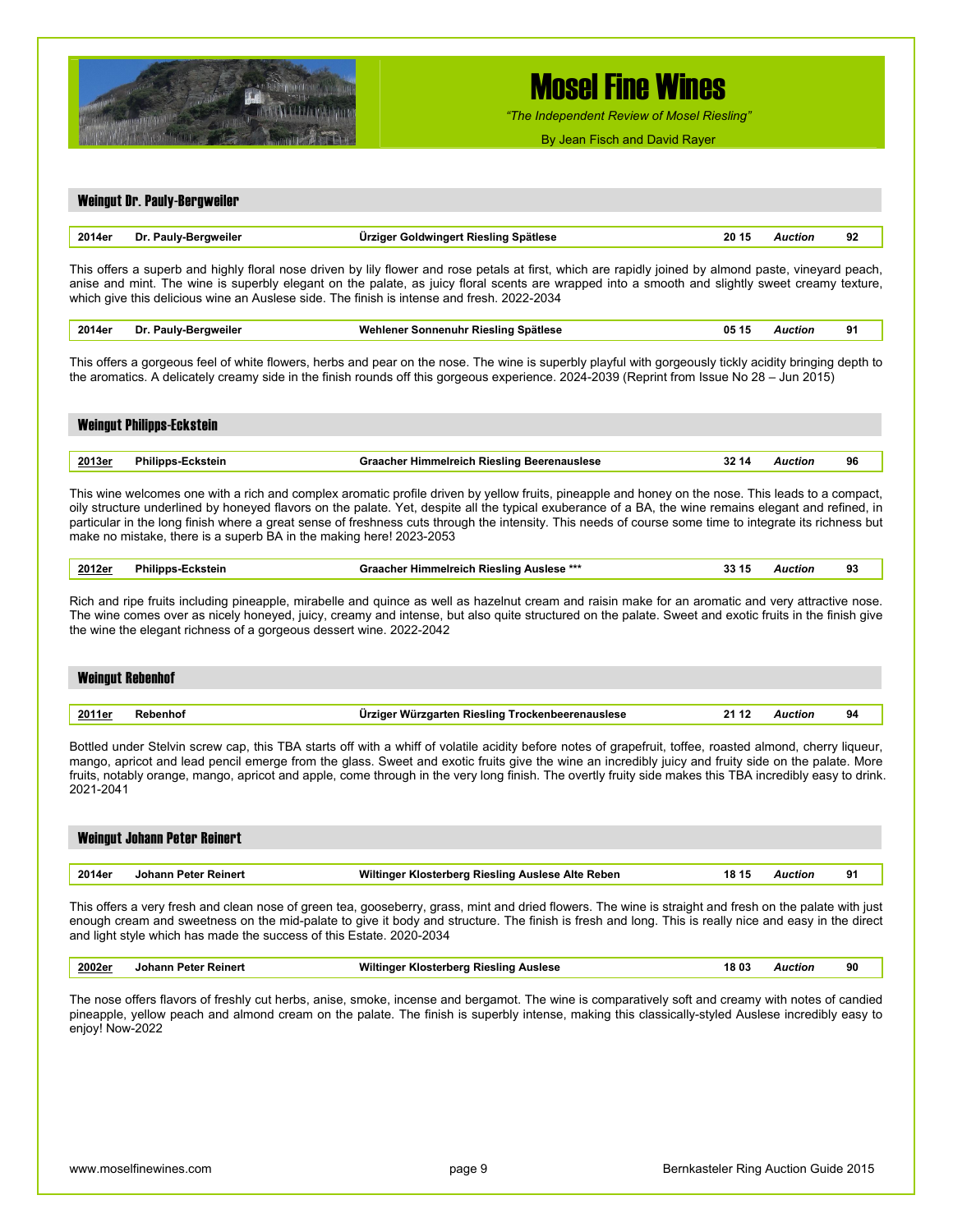

*"The Independent Review of Mosel Riesling"*

By Jean Fisch and David Rayer

#### Weingut Richard Richter

| 2005 <sub>6</sub> | . | - --<br><br>. | . | . | $\mathbf{r}$<br>ູ<br>__ |
|-------------------|---|---------------|---|---|-------------------------|
|                   |   |               |   |   |                         |

Golden-orange in color, this wine is all about ripe apricot, mango and other exotic fruits as well as acacia honey and toffee, packed into a viscous and fresh structure. A richer side driven by honeyed flavors, cream and sweetness comes through in the finish. This rich and sweet style of BA proves already very enjoyable now, but has plenty of life ahead. Now-2035

| 2013er | Richte<br>. | VACAMA<br><b>Rieslind</b><br>_aubach<br>…schieferfor"<br>unier .<br><b>RESER</b> | . . | o٥<br>-94 |
|--------|-------------|----------------------------------------------------------------------------------|-----|-----------|
|        |             |                                                                                  |     |           |

This was harvested on November 1, fermented with ambient yeasts in old Barriques and only bottled in May 2015 (hence the late AP). Slightly green in color with still some CO2, this offers a very primary and aromatic nose with bergamot, anise, yellow peach, pear and prune. The wine offers a superb structure and is very well balanced on the palate. The finish is intense, clean and very long, with just a touch of power coming through in the after-taste. This is a very impressive and attractive dry-tasting wine made in a slightly forceful but very balanced style. 2016-2023

| <b>Weingut Andreas Schmitges</b> |                          |                            |       |  |  |  |
|----------------------------------|--------------------------|----------------------------|-------|--|--|--|
|                                  |                          |                            |       |  |  |  |
| <u>2012er</u>                    | <b>Andreas Schmitges</b> | Erdener Prälat Riesling GG | 25 13 |  |  |  |

Bottled under Stelvin screw cap, this dry wine driven by grapefruit, lime and green apple as well as caraway, freshly cut herbs and lemongrass is still remarkably primary on the nose, much more so than originally anticipated. An initial feel of round and creamy honeyed fruits on the palate is nicely tightened up by spices. This spicy feel carries right through the straight, powerful and still tight finish. This impressive and forceful dry wine still tastes remarkably young and should offer much pleasure for many years to come. Now-2022+

*NB: The Erdener Prälat GG came onto the market in September 2013. 6 magnums of this wine are sold off here at the Auction.* 

| Weingut Stiftung St. Nikolaus-Hospital |                       |                                                    |       |         |    |  |  |
|----------------------------------------|-----------------------|----------------------------------------------------|-------|---------|----|--|--|
| <u> 2011er</u>                         | St. Nikolaus Hospital | <b>Graacher Himmelreich Riesling Beerenauslese</b> | 22 12 | Auction | 95 |  |  |

Already golden-bronze in color, this stunner of a wine delivers a great intense nose of honey, acacia, cherry, prune, apricot, raisin and roasted almond. These TBA aromatics are even more present on the palate as tons of raisin, apricot, mango and tar emerge fruit the syrupy feel on the palate. The finish is superbly long and intense. This will, in all likelihood, turn into a quite dark TBA-styled wine with age, but we cannot wait to taste the feast of smoky aromatics which it will bring at the table then! What a gorgeous success! 2021-2061

| 1998er | St. Nikolaus Hospital | <b>Graacher Domprobst Riesling Auslese</b> | 1799 | Auction | 88 |  |
|--------|-----------------------|--------------------------------------------|------|---------|----|--|
|--------|-----------------------|--------------------------------------------|------|---------|----|--|

Golden-bronze in color, this offers a mature nose with slightly oxidized flavors including nut, almond, honey, mustard, wax and apple juice. A fresher side, with zesty candied fruits, orange, mango and apricot emerge on the palate and lead to an herbal and now already off-dry finish. Now

| <b>Weingut Werner</b> |        |                                                  |                |    |
|-----------------------|--------|--------------------------------------------------|----------------|----|
|                       |        |                                                  |                |    |
| 2008er                | Werner | Leiwener Klostergarten Riesling Eiswein<br>18 09 | <b>Auction</b> | 92 |

This Eiswein was harvested on December 29 and has 160° Oechsle. Already golden in color, it offers a hugely aromatic nose of lead pencil, gooseberry, honey, mango, pineapple, candied fruits and orange. A lively acidity brings out the zesty and fresh side of the wine on the palate. This then gives way to a more honeyed, candied yet still zesty feel in the long and forceful finish. This is already quite enjoyable now and should offer much pleasure for many more years. Now-2023+